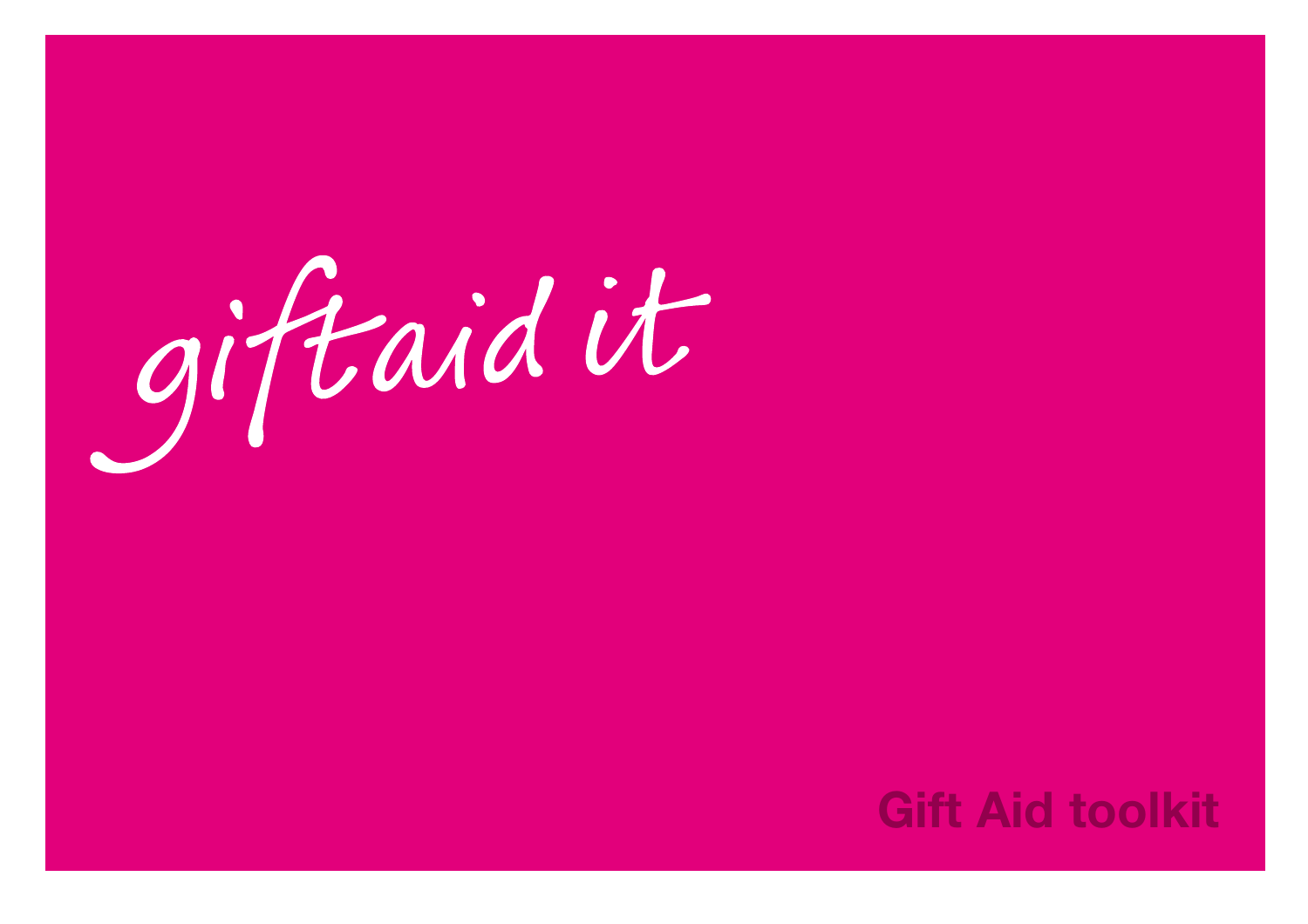# **contents**

Gift Aid toolkit 14.06.02

**page 2**

| what is Gift Aid?             | 3              |  |
|-------------------------------|----------------|--|
| why a new brand?              | 4              |  |
| how do I use this toolkit?    | 5              |  |
| the logo                      | 6              |  |
| - colour versions             | $\overline{7}$ |  |
| - minimum size and clear area | 8              |  |
| the description               | 9              |  |
| the declaration               | 10             |  |
| a model Gift Aid form         | 11             |  |
| oral declaration              | 12             |  |
| master artworks               | 13             |  |
| what to do                    |                |  |
| - space                       | 14             |  |
| - position                    | 15             |  |
| - description                 | 16             |  |
| media<br>$\equiv$             | 17             |  |
| - sponsorship                 | 18             |  |
| - tone of voice               | 19             |  |
| things to avoid               | 21             |  |
| questions and answers         | 22             |  |
| what next?                    | 23             |  |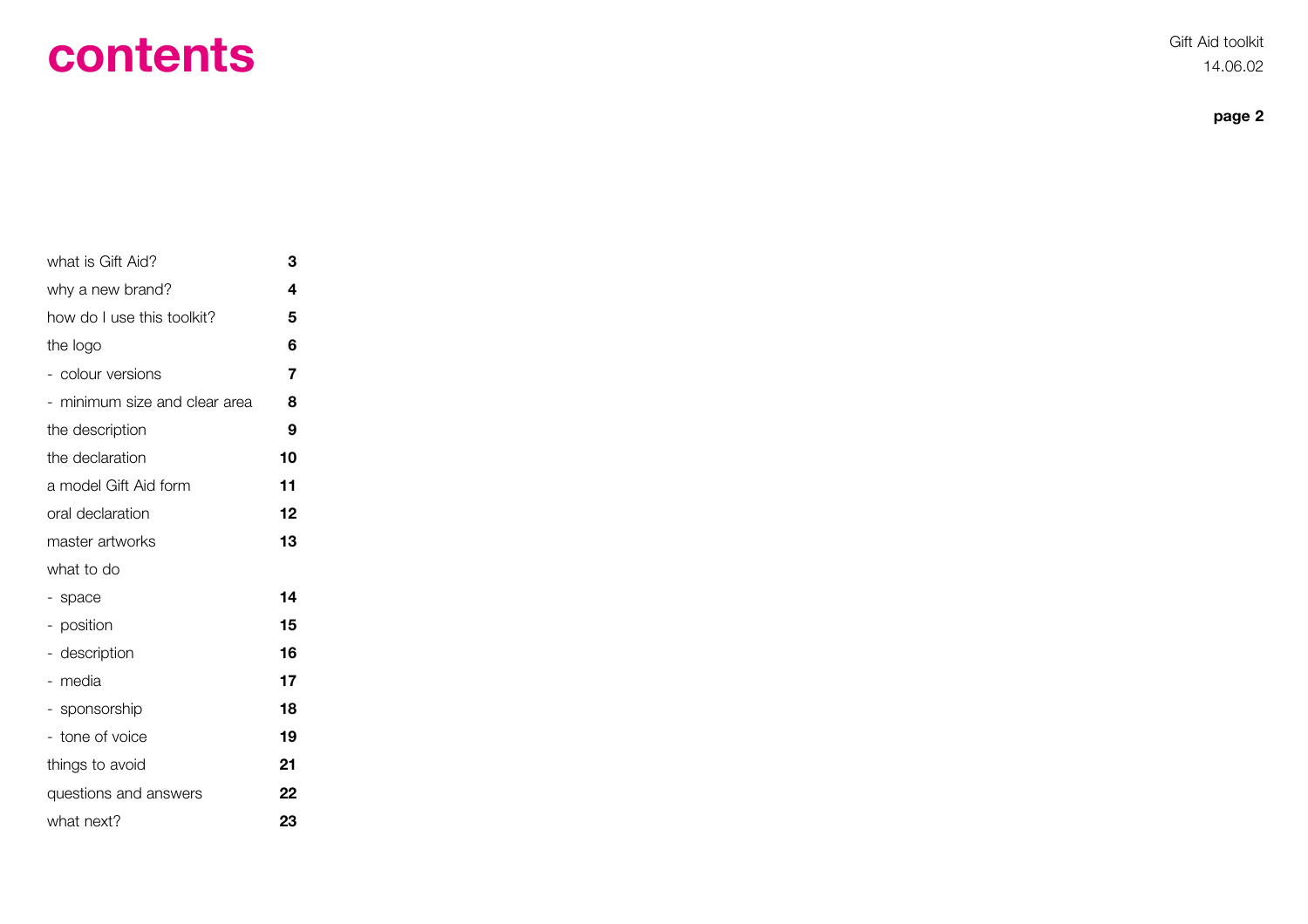# **what is Gift Aid?** Gift Aid **Aid Reserves And Allian Security Aid toolkit**

**page 3**

Gift Aid provides a great opportunity for your donors to increase the value of their donations to your charity. Provided they are taxpayers, you can reclaim from the Inland Revenue the basic rate tax paid on their gifts, boosting the donation by 28%. So a gift of £10 from a donor is worth £12.80 to you.

Subject to a few simple rules, your donors can give any amount of money, large or small, regular or one-off, and you can reclaim the tax.

All you need from your donor is a simple declaration saying that they want to use Gift Aid. A declaration can cover one or more donations, and it can be made in writing, by e-mail or orally. It can also be backdated to cover all donations since 6 April 2000.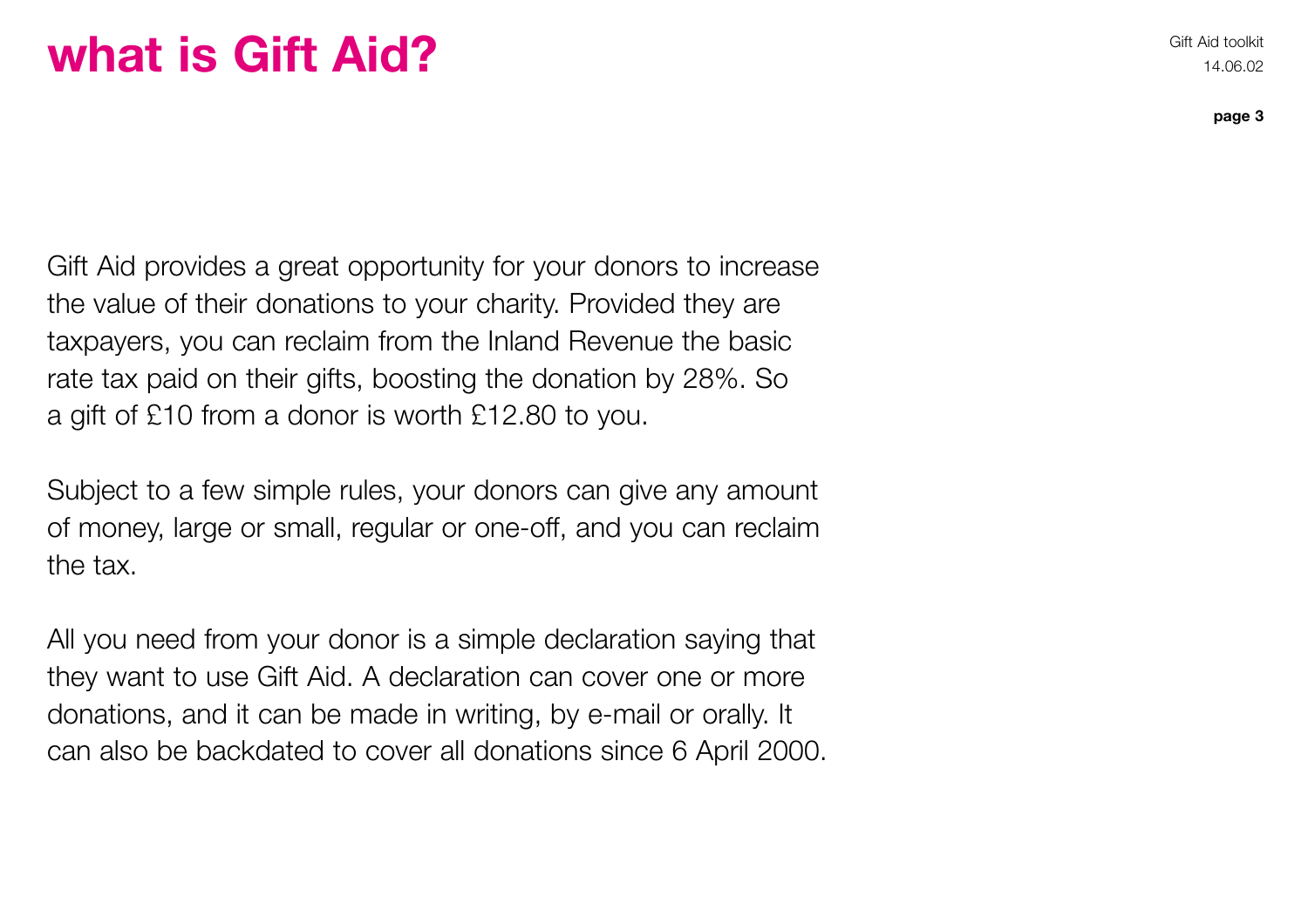# **why a new brand?**

Gift Aid toolkit 14.06.02

**page 4**

The Gift Aid brand has been funded by The Giving Campaign, which was set up to increase charitable giving in the UK.

The brand has been created to raise awareness and take up of Gift Aid among both charities and the giving public. Any charity can use the brand as a part of its fundraising.

By creating a recognisable logo and a consistent form of words we hope that fundraisers can establish Gift Aid as the obvious way to raise money.

The more the brand is used, the more the public will see a clear and consistent image of Gift Aid – an image that is positive, friendly and simple.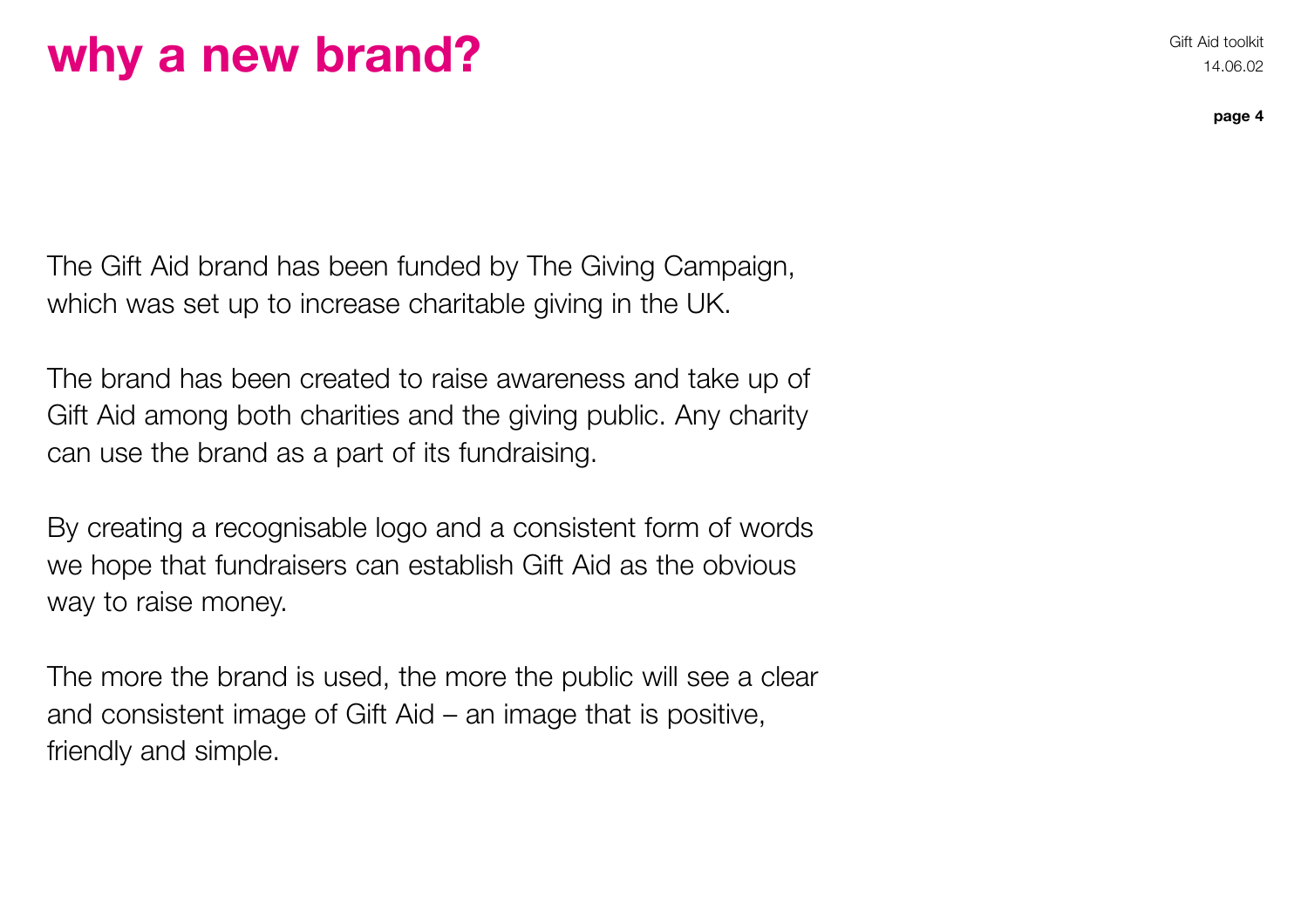# **how do I use this toolkit?**

Gift Aid toolkit 14.06.02

**page 5**

This toolkit gives you everything you need to start using the Gift Aid brand in a strong and consistent way within your own fundraising material.

It includes the master artworks of the Gift Aid logo, a description which explains to donors what Gift Aid is about and a model declaration that includes all the elements required by the Inland Revenue. It also includes guidelines that will help you to apply these elements effectively.

You can view this toolkit on screen or print it out (in A4 format).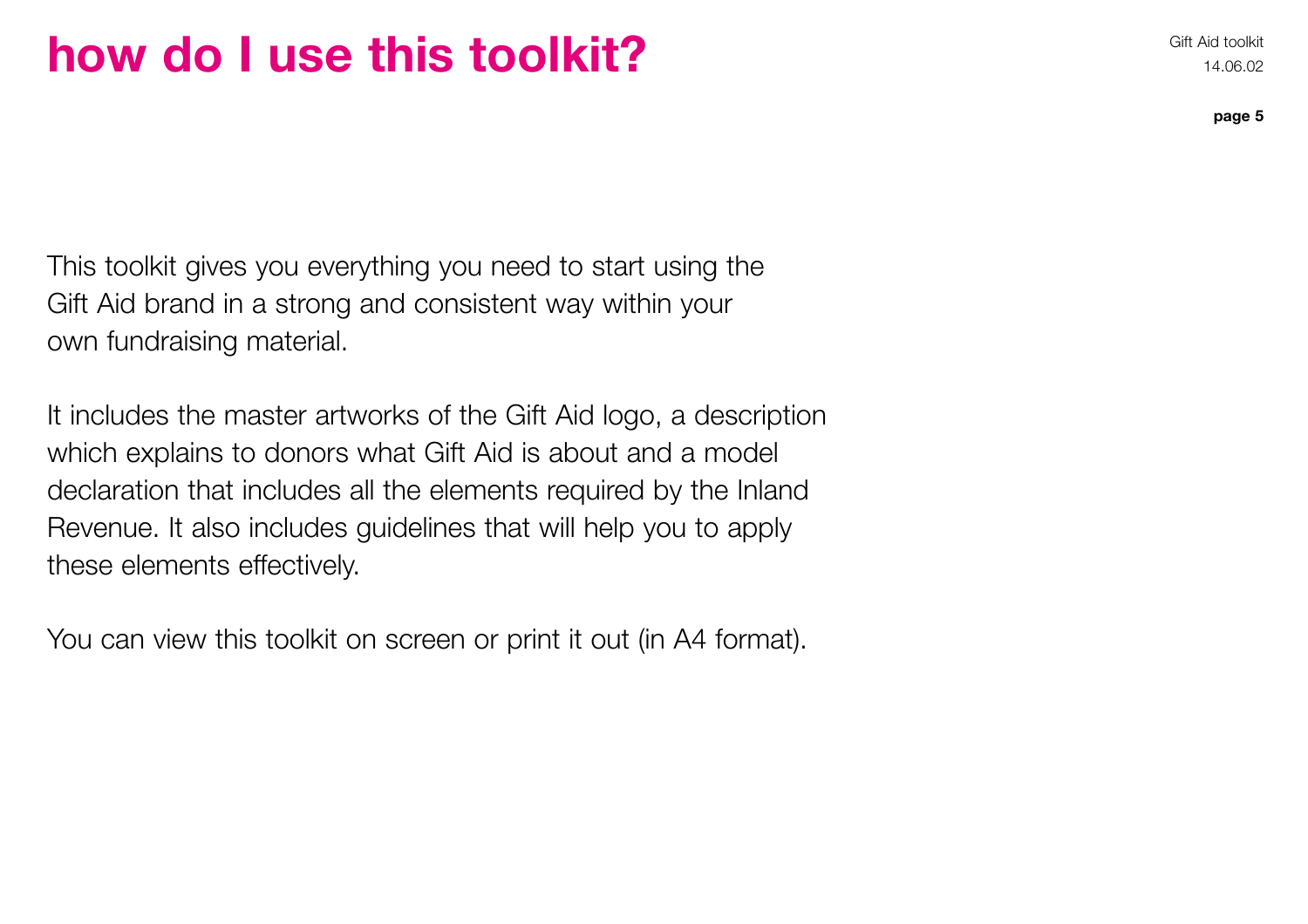# **the logo**

**page 6**

The Gift Aid logo is made up of the words **'giftaid it'** written in a unique script. It is designed to be eye-catching, while also sitting comfortably within any charity's communications style.

We want people to think of Gift Aid as an action rather than a thing, something dynamic rather than static. To emphasise this, we have made the logo into a verb – a call to action.

You should refer to 'Gift Aid' when talking about it in text. But the logo always says **'giftaid it'** (never 'giftaid' or 'Gift Aid it'). And it is always written in this script.

We have created master artworks of the logo. See page 13 for more information.

For examples of how the Gift Aid logo can be used, see pages 14-20.

giftaidit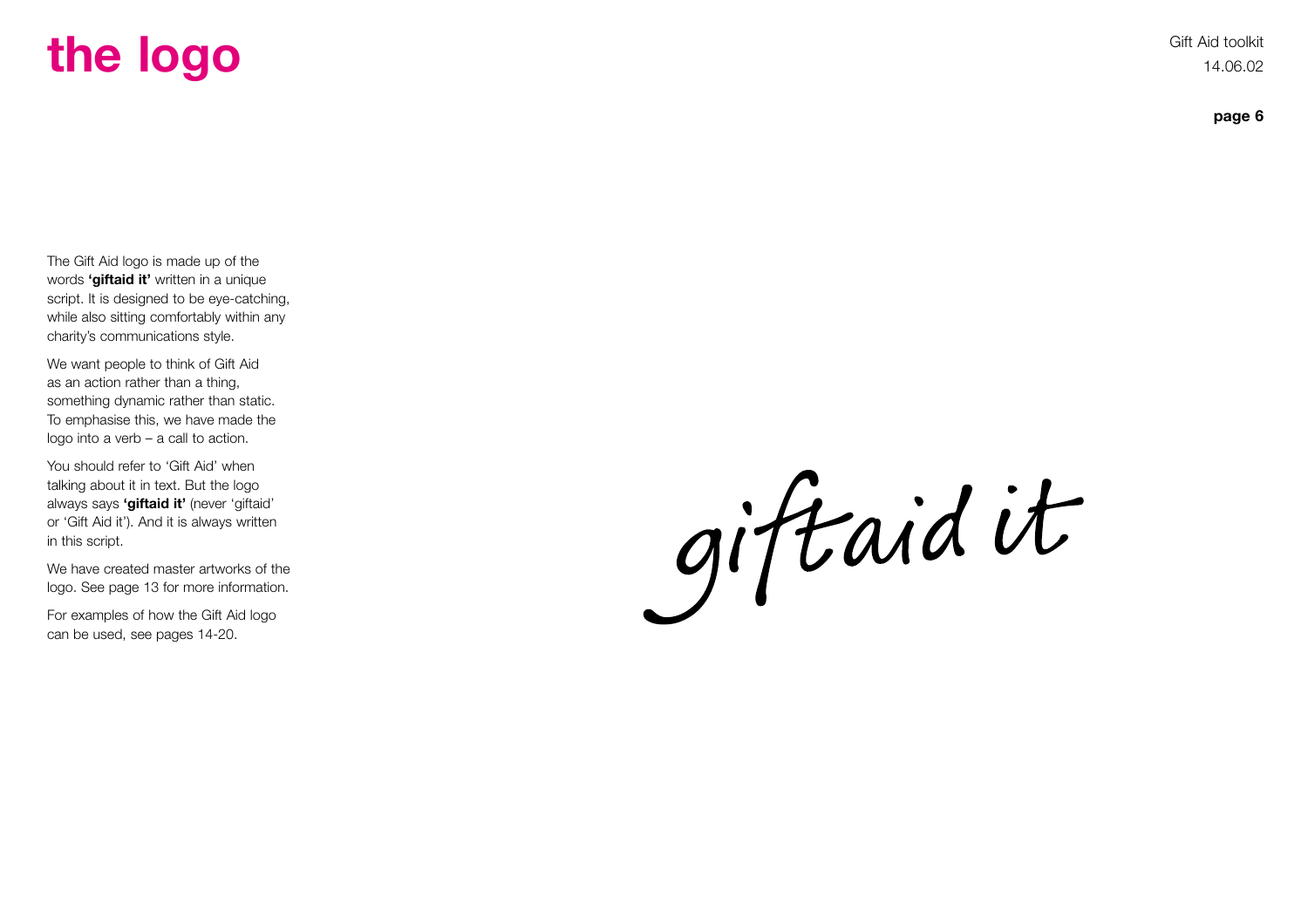# **the logo colour versions**

Gift Aid toolkit 14.06.02

**page 7**

You may use the Gift Aid logo in any colour, provided it stands out from the background it appears on.

We have created master artworks of a black version for use on light backgrounds, and a white version for use on dark backgrounds. (See page 13 for the names of master artworks).

If you need to use the logo in another colour, you may edit the colour of the master artwork as necessary.

This page shows some examples of colour versions which work well.

giftaidit

giftaid it

giftaidit

giftaidit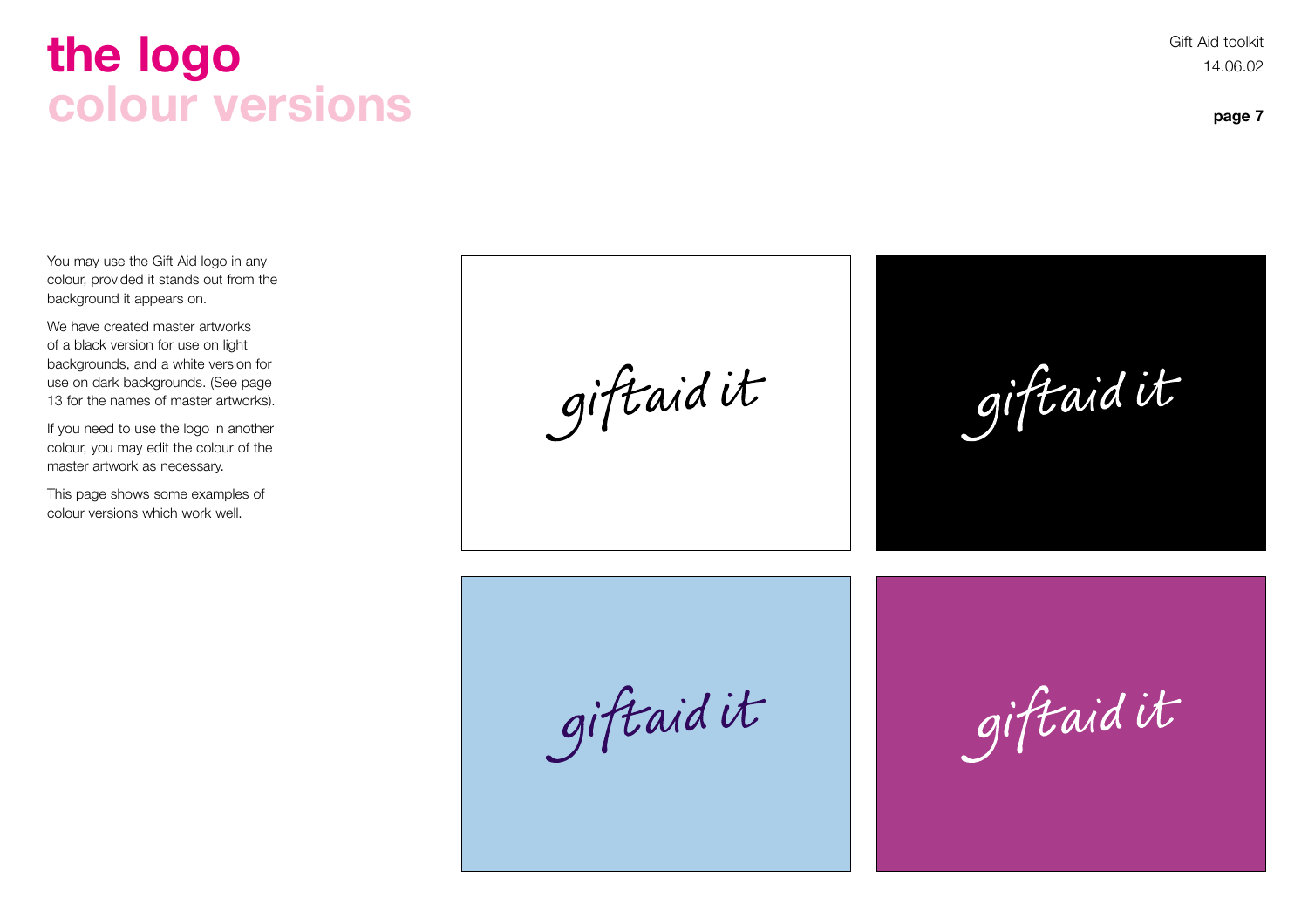# **the logo minimum size and clear area**

**page 8**

### **Minimum size**

We measure the Gift Aid logo across its width. Please do not use the logo smaller than 18mm wide (as shown).

### **minimum size**



### **Clear area**

To make sure the logo always appears clear and prominent, please allow a clear area around it whenever you use it. No text or graphics should encroach into this area.

The clear area should be equal to one fifth of the width of the logo (as shown). So if you are using the logo at 40mm wide, please allow a clear area of 8mm around it.

### **clear area**

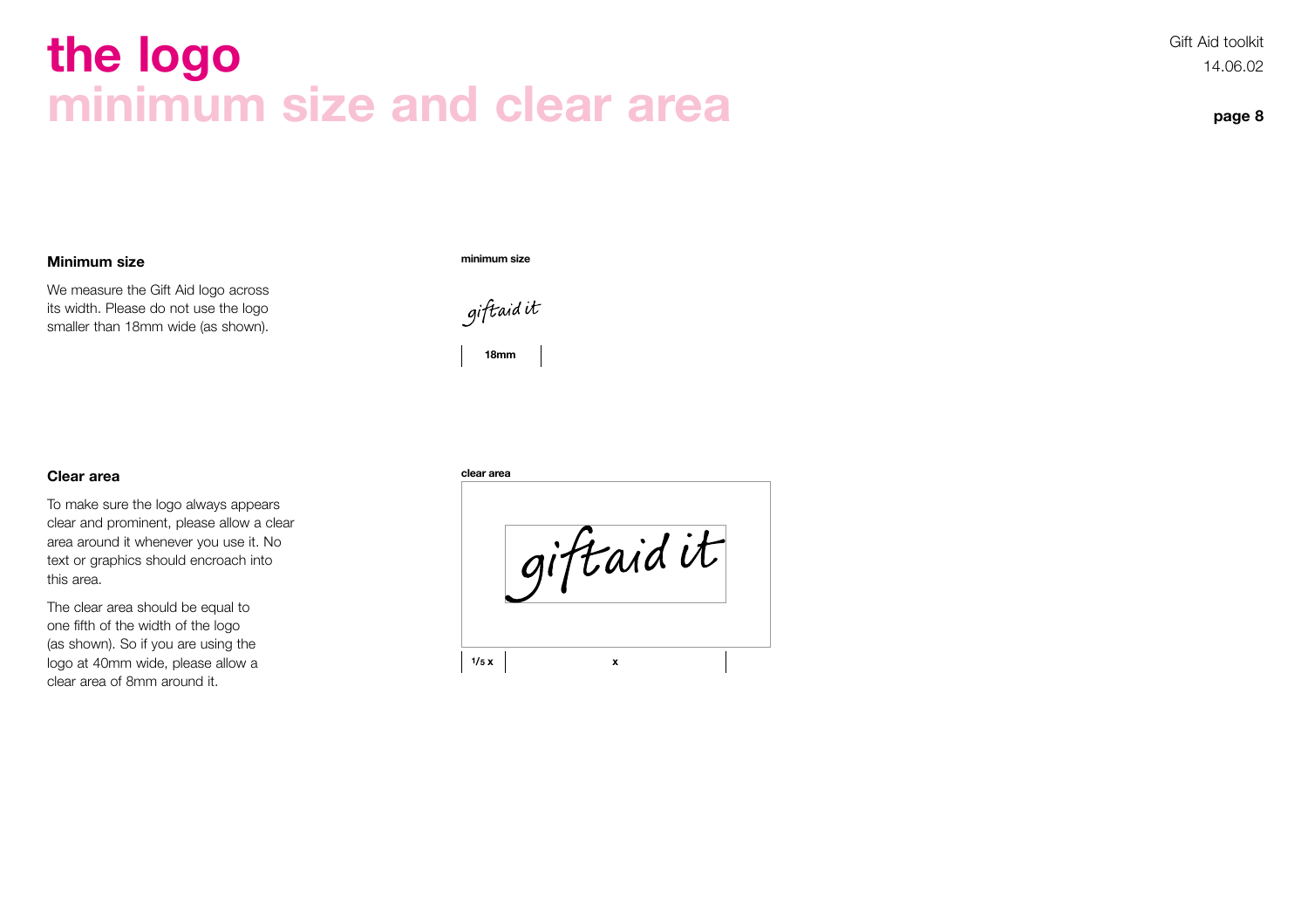# **the description**

**page 9**

To make sure we build a consistent way of talking about Gift Aid, we have created a standard description which explains clearly what Gift Aid does and what the benefits are of using it. Please try to use the description where possible.

Opposite are two versions, one giving a simple description, the other giving a description with an example of how Gift Aid can boost a donation. The figures given in the second description can be scaled down or up, depending on the type of donor you are targeting.

### **Simple description**

Use Gift Aid and you can make your donation worth more. For every pound you give to us, we get an extra 28 pence from the Inland Revenue. So just tick here. It's that simple.

### **Description with example**

Using Gift Aid means that for every pound you give, we get an extra 28 pence from the Inland Revenue, helping your donation go further.

This means that £100 can be turned into £128, just so long as donations are made through Gift Aid. Imagine what a difference that could make, and it doesn't cost you a thing.

So if you want your donation to go further, Gift Aid it. Just tick here. It's that simple.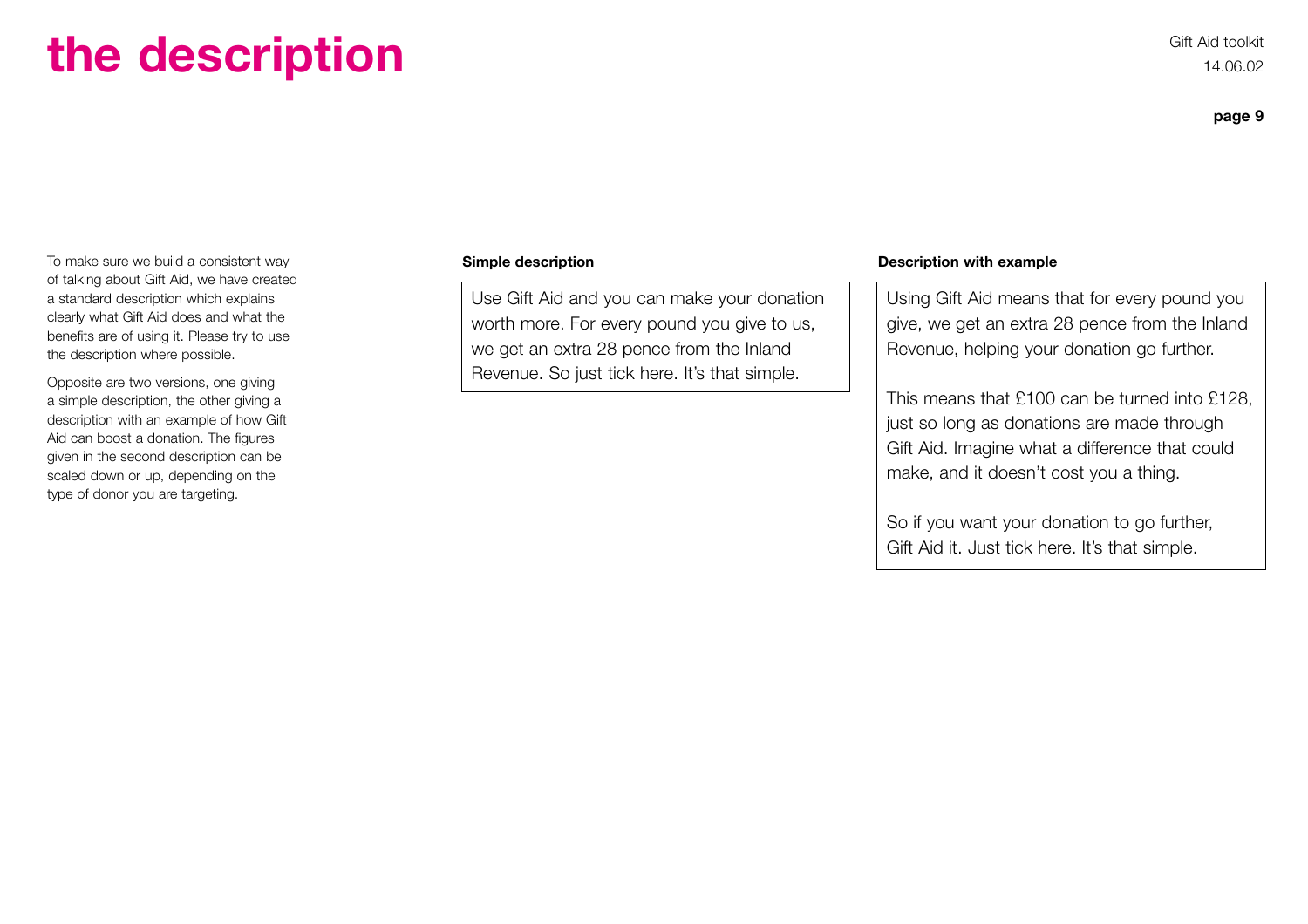# **the declaration**

**page 10**

The declaration is the most important part of Gift Aid, as it records the information required by the Inland Revenue to allow you to reclaim the tax paid on the donation.

Opposite are the six essential elements that provide the minimum information required:

### **1 The name of your charity**

This may be printed in your usual style.

### **2 The full name of donor**

- This could be:
- title, initials and surname
- first name and surname, or
- initials and surname.
- **3 Address**
- **4 Postcode**

### **5 The donation(s) to be covered by the declaration**

This can cover a specific gift or can be open ended. For example, you can ask for one or more of the following:

- all donations I make from the date of this declaration until I notify you otherwise
- all donations I've made to [name of charity] since 6 April 2000 and all donations I make in the future until I notify you otherwise
- the enclosed donation of £.......
- the donation(s) of £..... which I made on.......

### **6 The tax condition**

This should explain clearly to donors that they must be UK taxpayers and pay sufficient tax to use Gift Aid. For example, if you want to reclaim £10 on a donation, the donor must pay at least £10 income or capital gains tax during that tax year. Our recommended wording is:

- To qualify for Gift Aid, what you pay in income tax or capital gains tax must at least equal the amount we will claim in the tax year.

You do not need to get a signature from the donor and you are not required to have the declaration dated unless it is necessary to identify the donation, for example, "all donations I make from the date of this declaration until I notify you otherwise".

In addition to the Inland Revenue requirements, you should ensure that it satisfies any other legal requirements. If you are a registered charity, the Charities Act 1993, requires you to state this. If you plan to use the information for any reason other than to reclaim tax, the Data Protection Act 1998 requires you to explain this.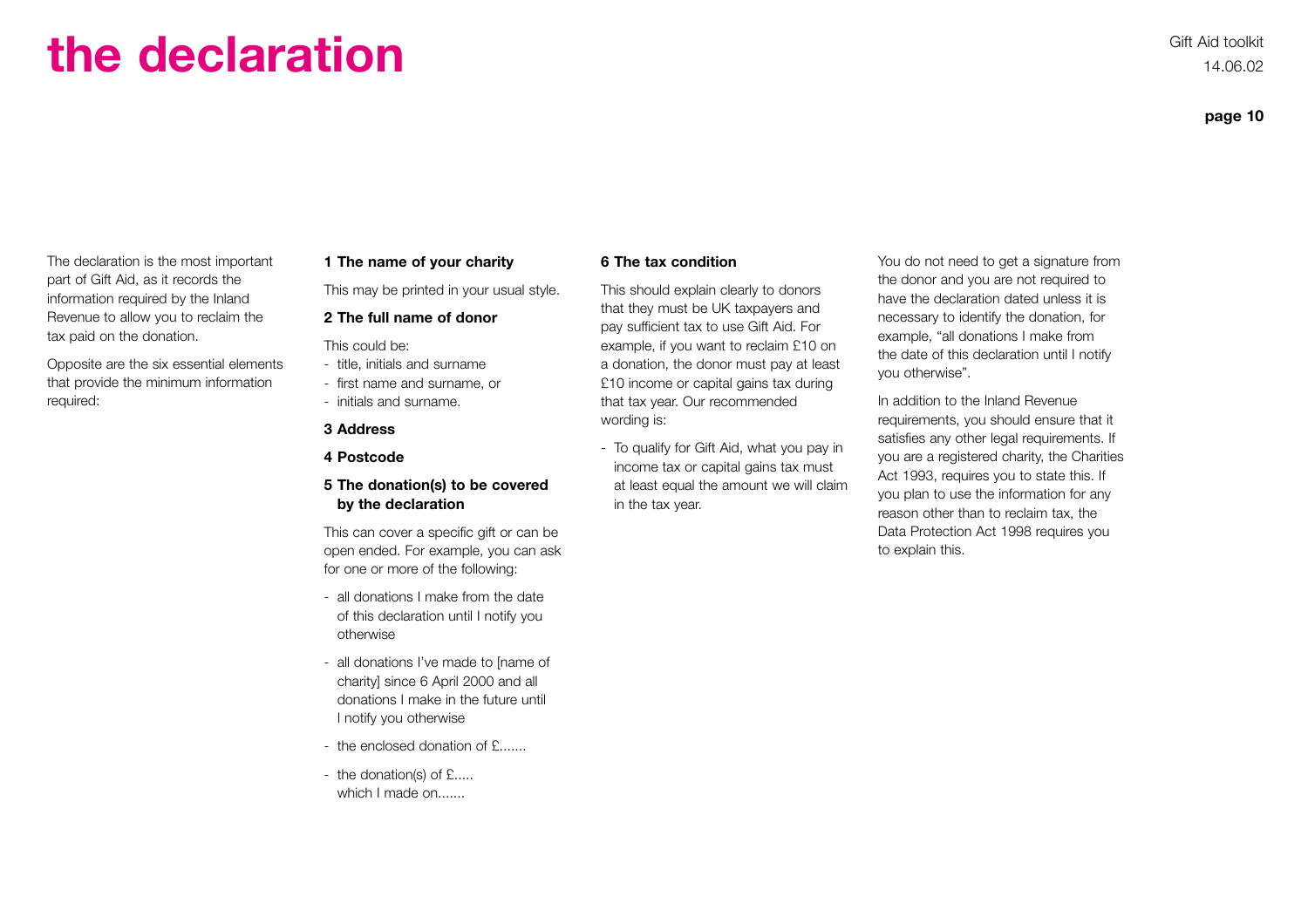# **a model Gift Aid form**

Here we have put together the logo, description and declaration in a model Gift Aid form.

The model Gift Aid form shown opposite explains Gift Aid to the donor and asks for all the information required for you to reclaim from the Inland Revenue the tax paid on the donation.

This model is really only an example of what your Gift Aid form might look like. You are free to create your own form using your own words, as long as it includes all the six required elements that we've outlined previously.

If you are running a sponsored event, you can adapt your sponsorship forms to ask for Gift Aid donations – see the example on page 18.

giftaid it

Using Gift Aid means that for every pound you give, we get an extra 28 pence from the Inland Revenue, helping your donation go further.

This means that £10 can be turned into £12.80 just so long as donations are made through Gift Aid. Imagine what a difference that could make, and it doesn't cost you a thing.

So if you want your donation to go further, Gift Aid it. Just complete this form and send it back to us.

*First name Surname*

*Address*

*Postcode*

*I want all donations I've made since 6 April 2000 and all donations in the future to be Gift Aid until I notify you otherwise.*

To qualify for Gift Aid, what you pay in income tax or capital gains tax must at least equal the amount we will claim in the tax year.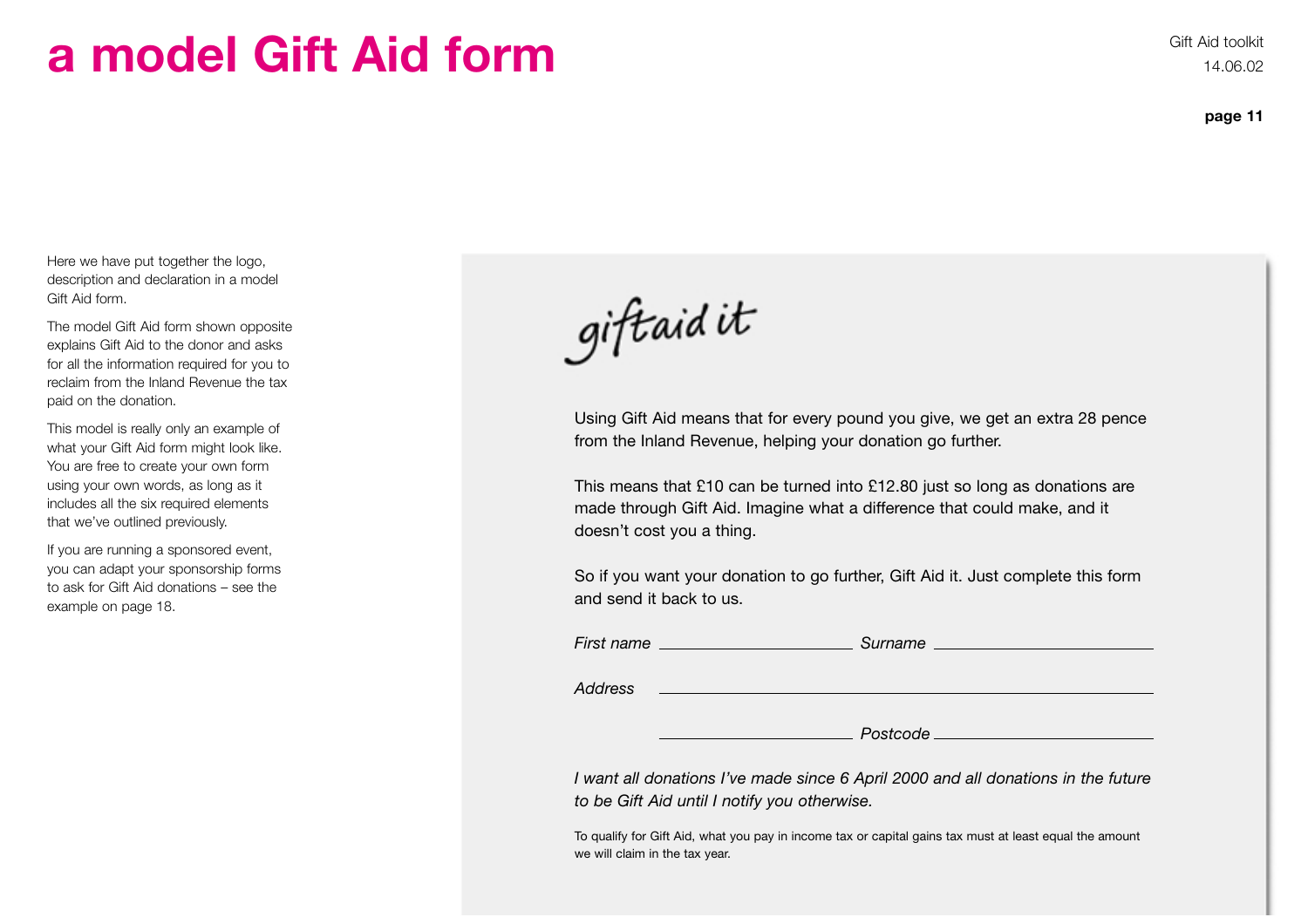# **oral declaration**

**page 12**

It is also possible to get an oral declaration – by telephone or face to face – authorising Gift Aid donations.

In this case you simply need to ask for the same information as in the written declaration.

When you take an oral declaration you must send the donor a written record showing:

- all of the details they have provided
- a note explaining that, to qualify for Gift Aid, what they pay in income tax or capital gains tax must at least equal the amount you will claim in the tax year
- a note explaining that the donor can cancel the declaration retrospectively within 30 days
- the date the declaration was taken
- the date the written confirmation is sent to the donor.

One copy of the declaration should be sent to the donor and one copy kept by the charity for its records.

So long as the donor does not cancel the declaration within 30 days, it is effective.

# **"hello"**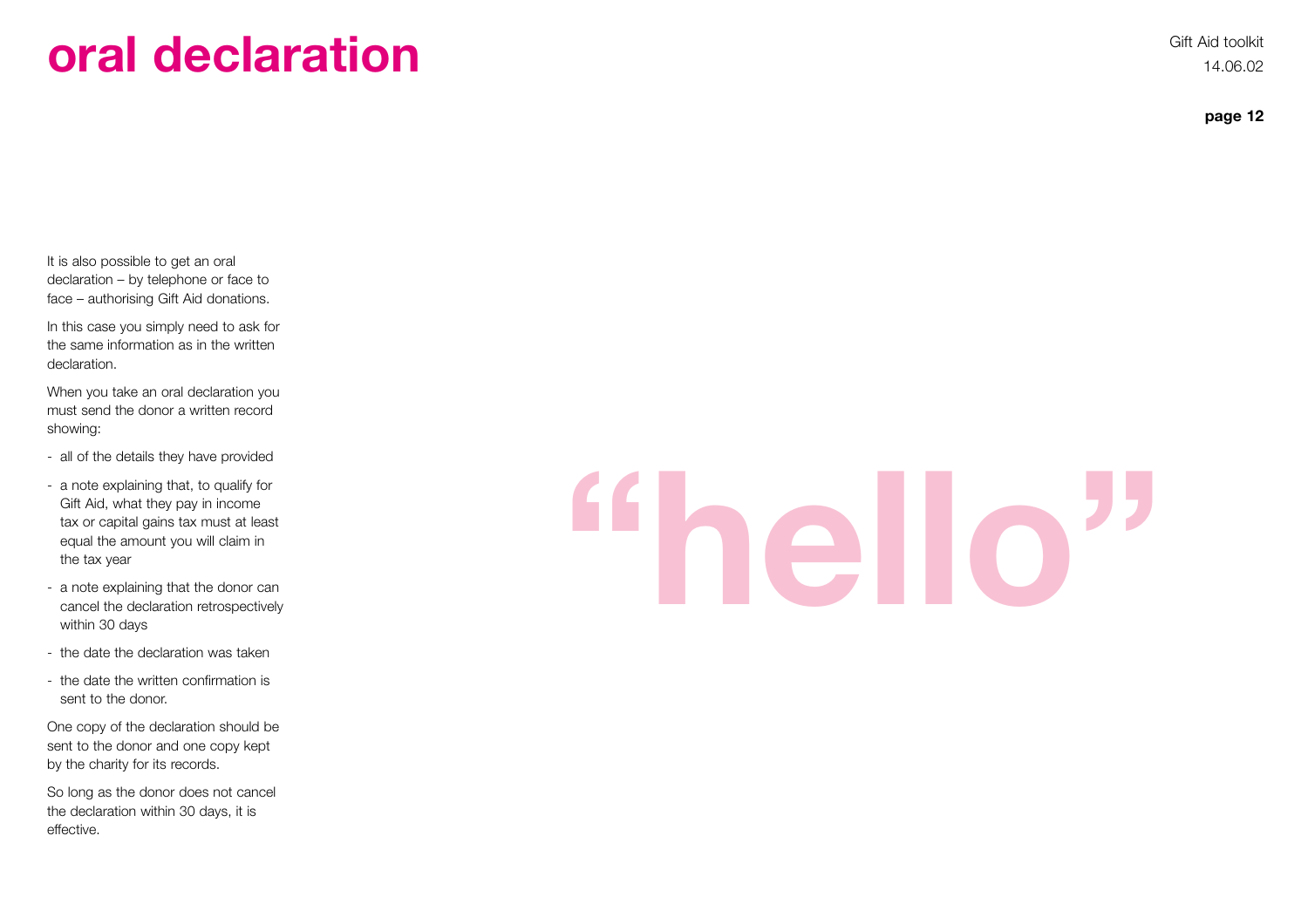# **master artworks**

We have created master artworks of the Gift Aid logo and description which are available on the CD 'Gift Aid toolkit'.

### **Logo**

Master artworks of the logo exist in the following formats:

- EPS (Mac),
- Windows Metafile (PC),
- JPEG (Mac or PC).

The EPS and Windows Metafile artworks have been created at 100mm across their width. They can be scaled up or down as necessary.

The JPEG artworks are not scaleable and have been created in a range of sizes. Please choose the size which fits your document best.

### **Description**

Master artworks containing the two versions of the description have been created in Microsoft Word. These can be copied and pasted into most programs. (When doing this, please take care not to alter the text in any way).

This page shows the names of all master artworks in pink.

### **EPS format**

**Gift Aid 100mm black.eps Gift Aid 100mm white.eps**

Mac compatible scaleable for use in desktop publishing and drawing programs

### **Windows Metafile format**

**Gift Aid 100mm black.wmf Gift Aid 100mm white.wmf**

PC compatible scaleable for use in desktop publishing and word-processing programs

### **JPEG format**

**Gift Aid 100mm black.jpg Gift Aid 50mm black.jpg Gift Aid 40mm black.jpg Gift Aid 30mm black.jpg**

**Gift Aid 100mm white.jpg Gift Aid 50mm white.jpg Gift Aid 40mm white.jpg Gift Aid 30mm white.jpg**

Mac or PC compatible non-scaleable for use in word-processing and presentation programs

### **Logo master artworks Description master artworks**

**Microsoft Word format**

**Gift Aid description simple.doc Gift Aid description plus.doc**

Mac or PC compatible for copying and pasting into most programs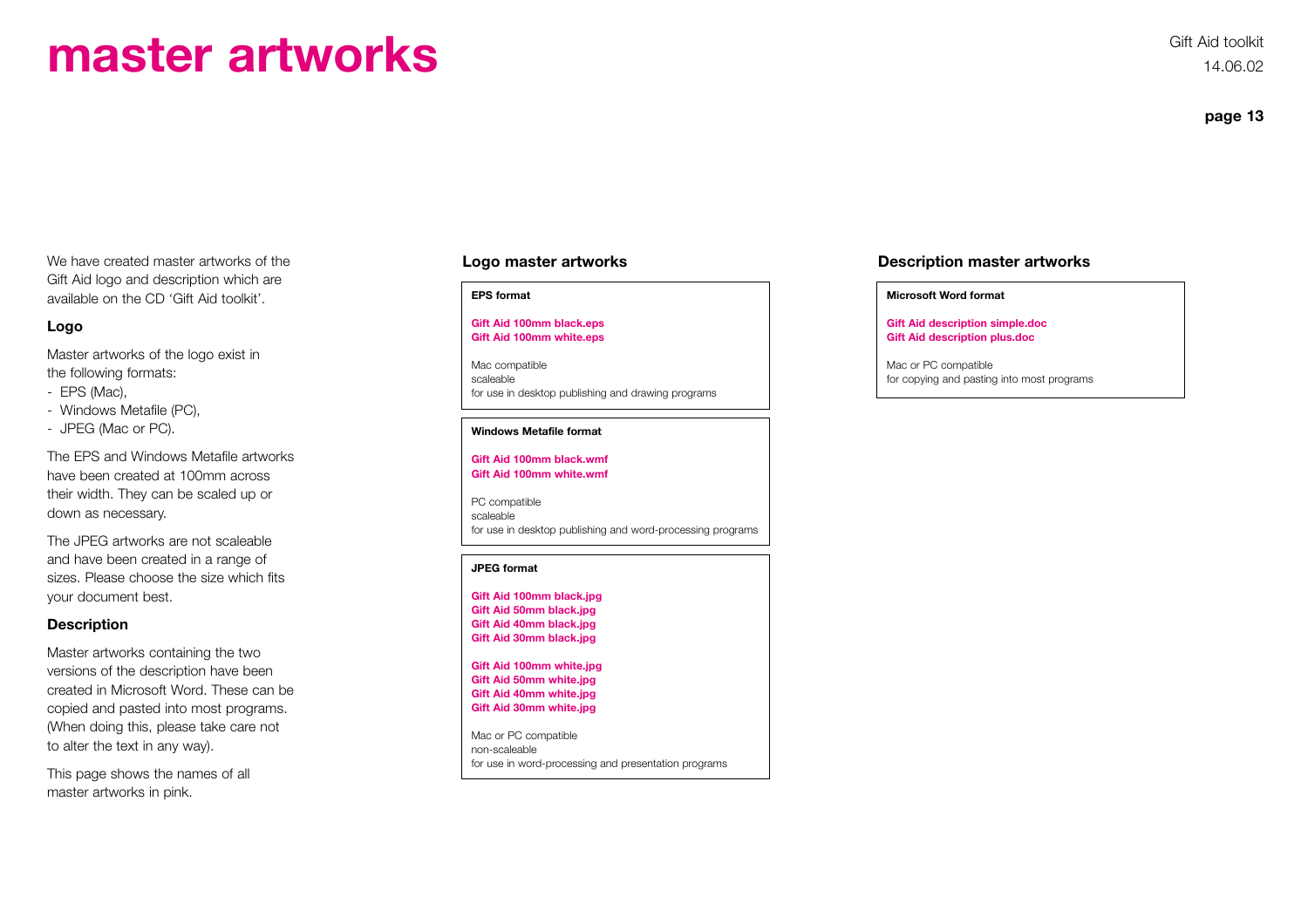# **what to do space**

**page 14**

The following pages show some examples of ways in which you can use the Gift Aid logo and description. It is not an exhaustive list, but gives a flavour of how the brand can be applied successfully.

As this image shows, the Gift Aid logo stands out best when you allow some clear space around it. Please observe the clear area described on page 8.

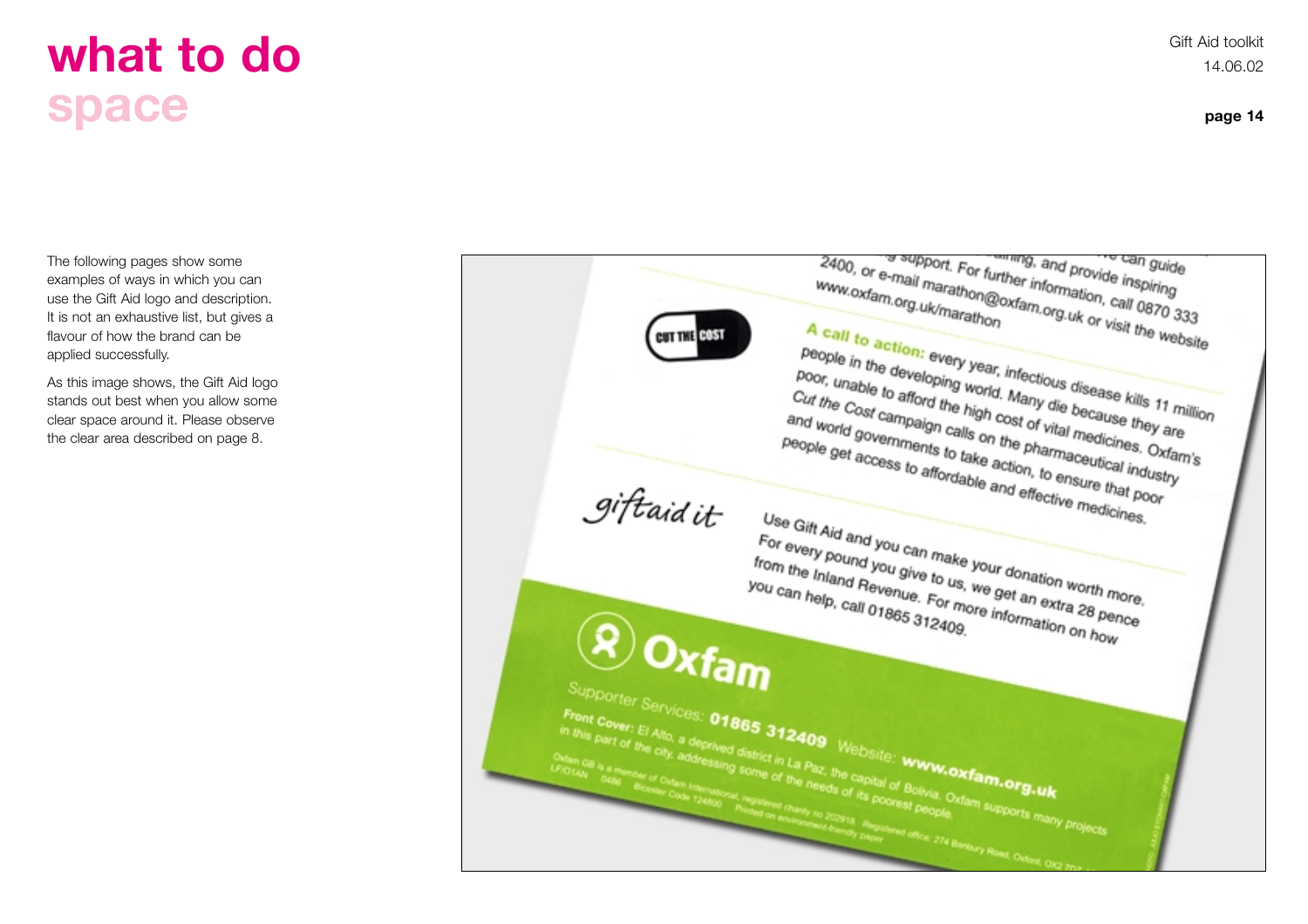# **what to do position**

The Gift Aid logo needs to attract people's attention, and lead them into the description. This works best when the logo is positioned above or to the left of the description, as shown here.

 $Jiftaidit$ giftaid it low Use Gift Aid and you can make<br>your donation worth make<br>for every pound orth more Use Gift Aid and you can n Se Gift Aid and you can may<br>for every pound worth more.<br>we get an ewnd you give. Use Gift Aid and you can m<br>you give to us more, for e<br>from the lots, we get an<br>e.... the lots ... we get an oonation worth more, For a<br>from the lows, we get for e<br>from the lows, we get an ex-<br>So just lick here For every pound you can make<br>we get an extra 28 pence to us,<br>the Inland Reven as Dence from you give to us, we get an<br>from the lolus, we get an<br>So just tick here. It's mue. from the inlind Revenue.<br>So just lick here. It's that sime.<br>Mist lick here. It's that sime. we get an extra 28 pence from<br>the Inland Revenue Sive to us,<br>the Inland Revenue So just to us,<br>here, It's that single. So just to the Inland Revenue. So just tick<br>here. It's that simple. So just tick Declaration here. It's that simple. to the Royal I want the charity to treat (please) Academy the enclosed donation of To qualify for Gift Aid, what you pay in **Trust** the domation(s) of f income tax or Gift Aid, what you pay in<br>the amount we will claim in the tax was equal Please complete all donations I make from the date<br>the date of the date of the date of the date the amount we will claim in the tax year. in block complete all donations I make from the day<br>the date of this declaration and since 6 throughout all donations I have made since 6<br>the date of this declaration until I not<br>as Cift Ald donations. as Gift Aid donations I would like further information<br>about supporting RNID with  $D_{\text{a}_{\text{fe}}}$ about supporting RNID with a<br>standing order.<br>Standing order.  $N<sub>Oles</sub>$ standing order. Trotes<br>
2 You must pay an amount of income<br>
to the tax that the Rough of income the<br>
(as of r.a. that the Rough of income the ou can cancel this declaration at any tir<br>to the tax that the Royal accomentation<br>(as of 6 April 2000, 28 Academy to tax a<br>Hin the 6 Pril 2000, 28 Academy to tax a **Post your donation, Please**<br> **Prope it with this form in the provident** tournust pay an amount of income tax a<br>to the tax that the Rount of income tax a<br>(as of 5 April 2000, 28p for each 4)<br>If in the future your circum tech 4) you. o the tax that the Royal Academy reclaims<br>(as of 5 April 2000, 28p for each *technic tax a*<br>If in the future your circumstances of your give<br>income and capital gains. rust your donation, please<br>velope provided sorm in the<br>tress (overload so that put as of 6 April 2000, 28p for each fixed income taxa<br>3 If in the future your circumstances change<br>income and capital gains equal to the future of the state of the final<br>700 can cancel your devise of the final velope provided so that RNID's<br>Iress (overled so that RNID's income and capital gains equal to the tax it.<br>Tou can cancel your circumstances change.<br>Tou can cancel your declarate change. *fress (overleaf)* show you can can capital gains equ 4 If you pay tax as

Gift Aid toolkit 14.06.02

**page 15**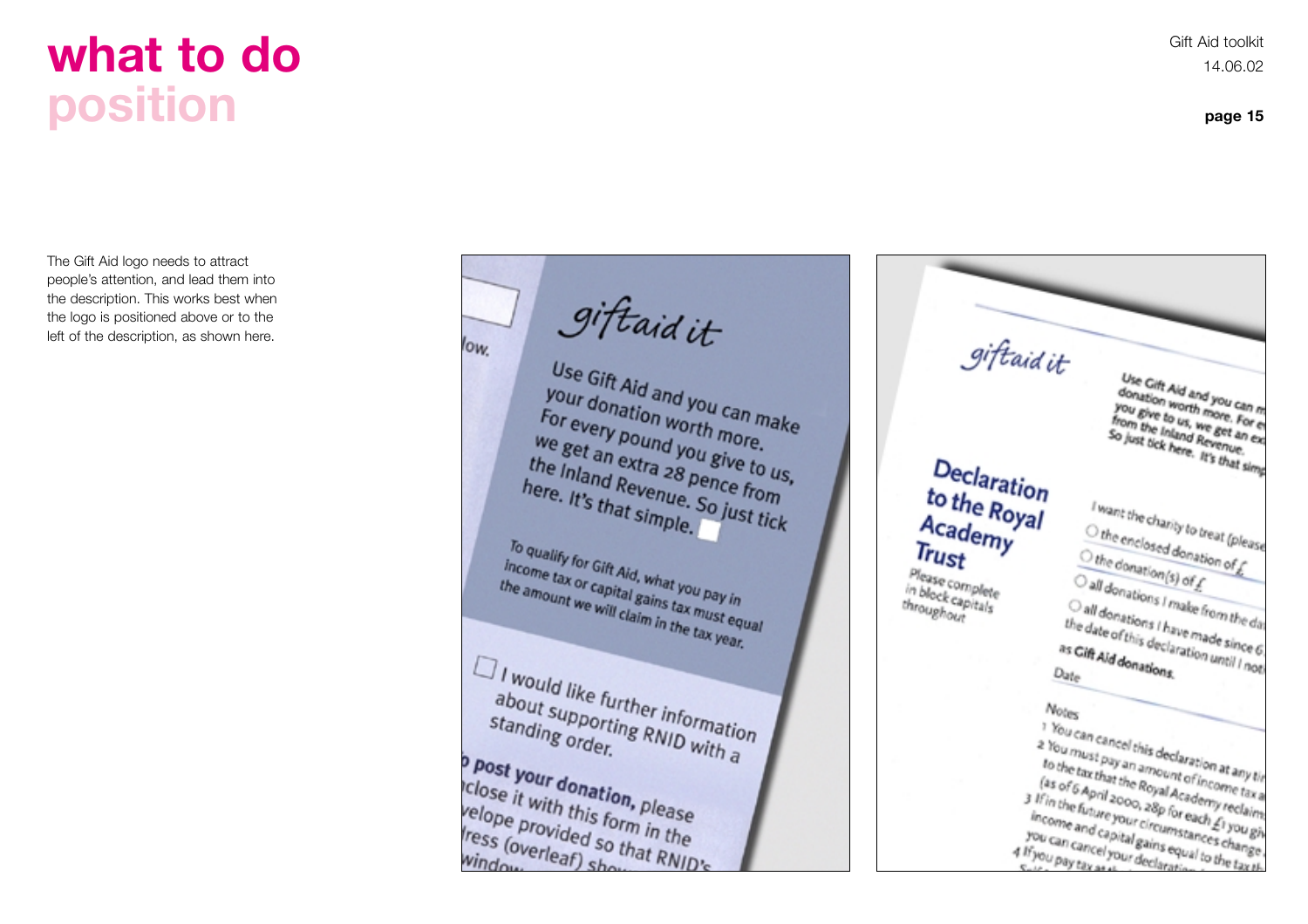# **what to do description**

**page 16**

This page shows how you can set and position the Gift Aid description. (In this example we are using the simple version.)

You may wish to ask the donor to sign rather than tick a box, as this example shows. In this case you will need to amend the text so it reads "sign here" rather than "tick here".

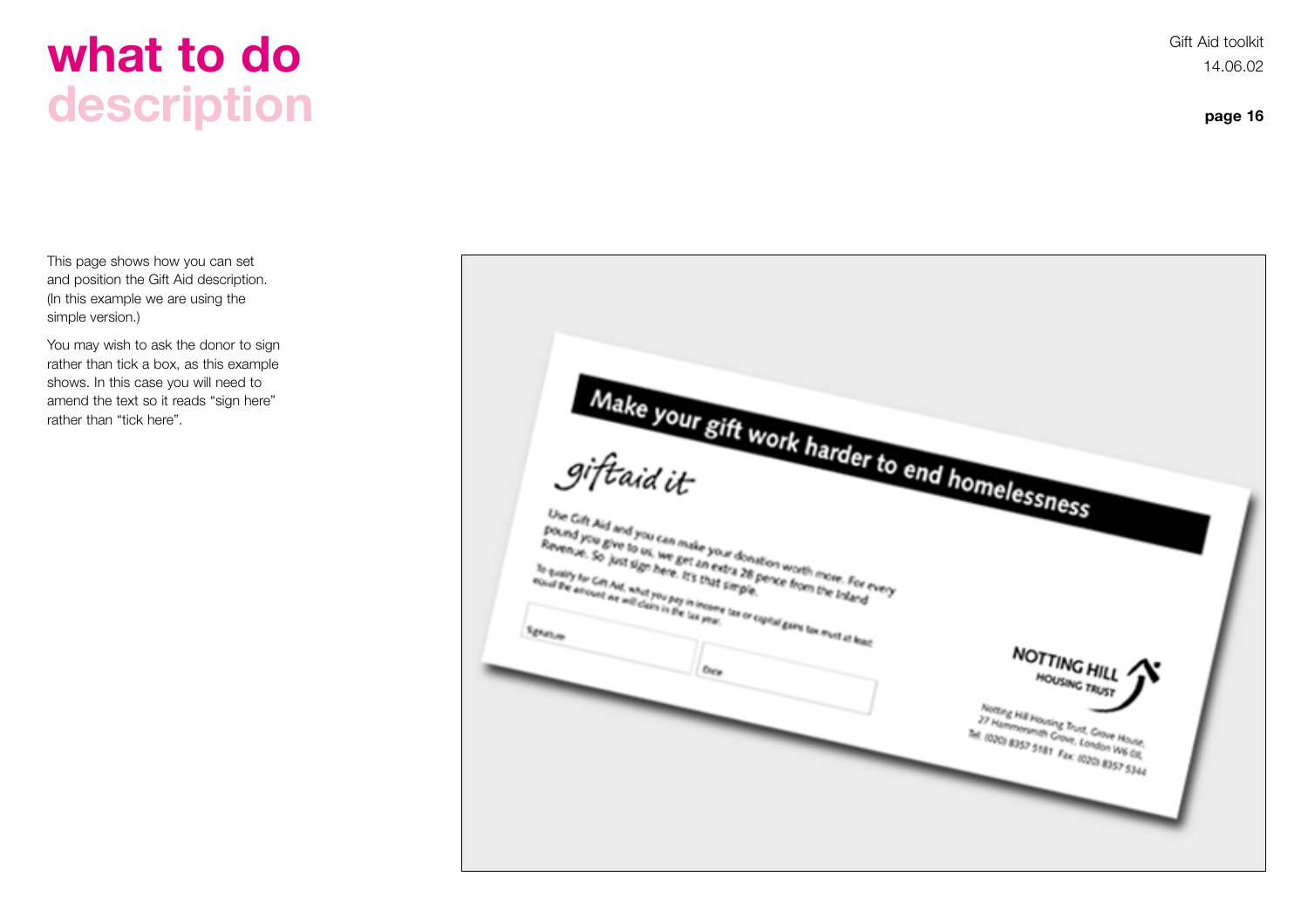# **what to do different media**

Gift Aid toolkit 14.06.02

**page 17**

The Gift Aid brand should not be limited to leaflet applications. You can use the logo and description wherever you are asking people for support, for example on your web site.

If you are using the description on your web site, you will need to amend the text so it reads "click here" rather than "tick here".

|                                                                                                                                                                                                                                                                                                                                                                                                                                                                                                                                                                                                                | WWF-UK: Join WWF-UK - enter personal details                                                                                                                                                                                                                                                                                                                                                                                                                                                                                                                                                                                                 | 回目  |
|----------------------------------------------------------------------------------------------------------------------------------------------------------------------------------------------------------------------------------------------------------------------------------------------------------------------------------------------------------------------------------------------------------------------------------------------------------------------------------------------------------------------------------------------------------------------------------------------------------------|----------------------------------------------------------------------------------------------------------------------------------------------------------------------------------------------------------------------------------------------------------------------------------------------------------------------------------------------------------------------------------------------------------------------------------------------------------------------------------------------------------------------------------------------------------------------------------------------------------------------------------------------|-----|
| e<br>Ж<br>斎<br><b>Refresh</b><br>AutoFill<br>Print<br>Mail<br>Back<br>Forward<br>Stop<br><b>Home</b><br>Address<br>https://secure.vrvf.org.uk/pdd/member.asp                                                                                                                                                                                                                                                                                                                                                                                                                                                   |                                                                                                                                                                                                                                                                                                                                                                                                                                                                                                                                                                                                                                              | 700 |
|                                                                                                                                                                                                                                                                                                                                                                                                                                                                                                                                                                                                                |                                                                                                                                                                                                                                                                                                                                                                                                                                                                                                                                                                                                                                              | 33  |
| C Live Home Page C Apple Computer C Apple Support C Apple Store C Microsoft MacTiglia C Office for Mackhoth<br><b>LUT OVVA</b><br>ш<br>As a Companion with a donation of £5 a month<br>cп<br>As a Benefactor with a donation of £10 a month<br>swin<br>Title<br>First name<br>Surname<br>Just for kids<br>Address<br>Town<br>County<br>s<br>Postcode<br>Phone<br>E-mail<br>Date of birth (if under 18)<br>giftaid it<br>Use Gift Aid and you can make your donation worth more.<br>For every pound you give to us, we get an extra 28 pence from<br>the Inland Revenue. So, just click here. It's that simple. | C Internet Explorer EB Microsoft Veb Sites<br>WITH THE TOTAL TELEVISION<br>membership gifts, a<br>distinguished certificate, the<br>panda lapel pin and a free<br>subscription to Living Planet<br>Miss 0<br>magazine. You may also be<br>invited to special WWF events.<br>$\div$<br>dd ≑<br>mmmm<br>ww ≑<br>۰<br>Yes, please treat all my donations from 6 April 2000 and<br>until further notice as Gift Aid. I confirm I pay an amount of<br>income tax and/or capital gains tax at least equal to the tax<br>that WWF will reclaim on my donations in the tax year.<br>o<br>No, I do not pay income tax or capital gains tax in the UK. |     |
| To qualify for GIR Ad, what you pay in income tax or capital gains tax must equal<br>the amount we will claim in the fax year.                                                                                                                                                                                                                                                                                                                                                                                                                                                                                 | О<br>I am unsure of my tax status.<br>$\circ$<br>I would prefer not to make a Gift Aid declaration.                                                                                                                                                                                                                                                                                                                                                                                                                                                                                                                                          |     |
| reset<br>next stage >>                                                                                                                                                                                                                                                                                                                                                                                                                                                                                                                                                                                         |                                                                                                                                                                                                                                                                                                                                                                                                                                                                                                                                                                                                                                              |     |
| Top of page   Data Protection   Copyright   Photograph credits                                                                                                                                                                                                                                                                                                                                                                                                                                                                                                                                                 |                                                                                                                                                                                                                                                                                                                                                                                                                                                                                                                                                                                                                                              |     |
| <b>BO</b> Connection to secure wwf.org.uk is secure (RC4-128)                                                                                                                                                                                                                                                                                                                                                                                                                                                                                                                                                  |                                                                                                                                                                                                                                                                                                                                                                                                                                                                                                                                                                                                                                              |     |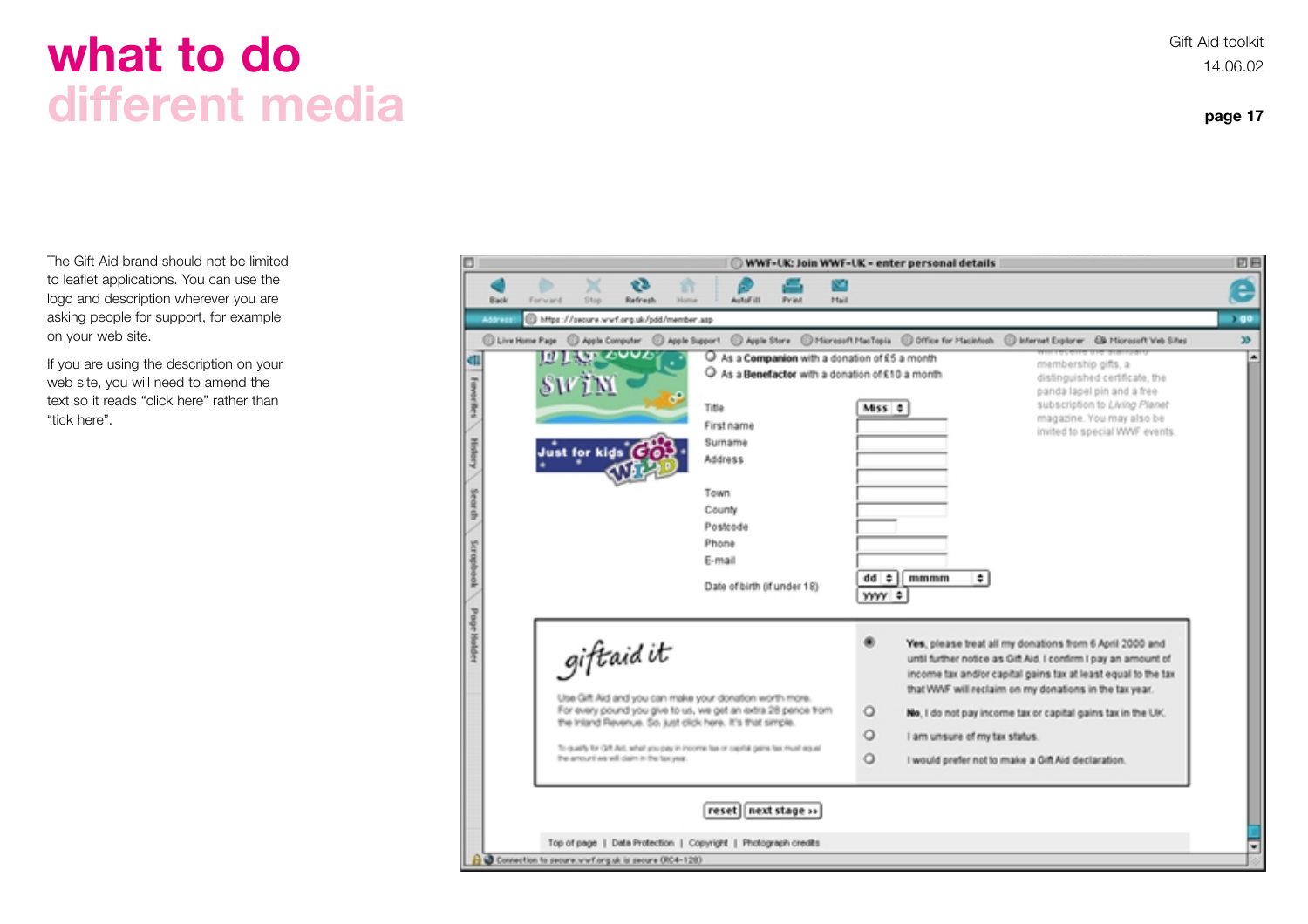# **what to do sponsorship**

**page 18**

This page shows an example of how you can use the Gift Aid logo and description on a sponsorship form. It follows the same basic principles as for other applications.

| SPONSORSHIP FORM<br>FULL NAME: ANDREW OTHER<br>EVENT:<br>123 STREET NAME, TOWN, POST CODE<br>DATE:                                                                                                                                                                                                                                                                                                                                                                                                                                                                                                                                                                                                                                                                                                                                                                    |  |
|-----------------------------------------------------------------------------------------------------------------------------------------------------------------------------------------------------------------------------------------------------------------------------------------------------------------------------------------------------------------------------------------------------------------------------------------------------------------------------------------------------------------------------------------------------------------------------------------------------------------------------------------------------------------------------------------------------------------------------------------------------------------------------------------------------------------------------------------------------------------------|--|
| LONDON MARATHON<br>14TH APRIL, 2002<br>Thrive is the national charity using eardening to enable disadvantaged, disabled,<br>young and older people to participate fully in the section of experiments of $\frac{1}{2}$ and $\frac{1}{2}$ and $\frac{1}{2}$ and $\frac{1}{2}$ and $\frac{1}{2}$ and $\frac{1}{2}$ and $\frac{1}{2}$ and $\frac{1}{2}$ and $\frac{1}{2}$ and $\frac{1}{2}$ and $\frac{$<br>young and oner people to participate tory in the social and economic metallicity. Andrew's run will benefit Thrive's Battersea Garden Project.<br><b>TRANSES &amp; ENFLOYMENT, TRANSPORT &amp; REALIST</b><br><b>CHRISTING AND AGENCY PRESS</b><br>To help collect spansorship, would you please poss-date your cheque/s to l5th April, 2002? If for any reason,<br>Andrew does not complete the course, Thrive was provided your chequer's or<br>giftaid it |  |
| $U_{22}$ $_{\alpha_{thres}}$ $_{f_{2\alpha_{th}}}$ and you can make your donation worth more, For every pound you give to us, we get an extra<br>28 pence from the Inland Revenue, So just tick below it's that simple,<br>To quality for Gift Ald, what you pay in Income tex or capital gains tex must at least equal the amount we will claim in the tax year.<br>(per mile,<br><b>GIFT AID IT</b><br>or TOTAL EJ<br>Would you<br>like details<br>of $\eta_{w _{\mathcal{W}\theta_S^c}}$<br>$^{Work2}$ ( )                                                                                                                                                                                                                                                                                                                                                         |  |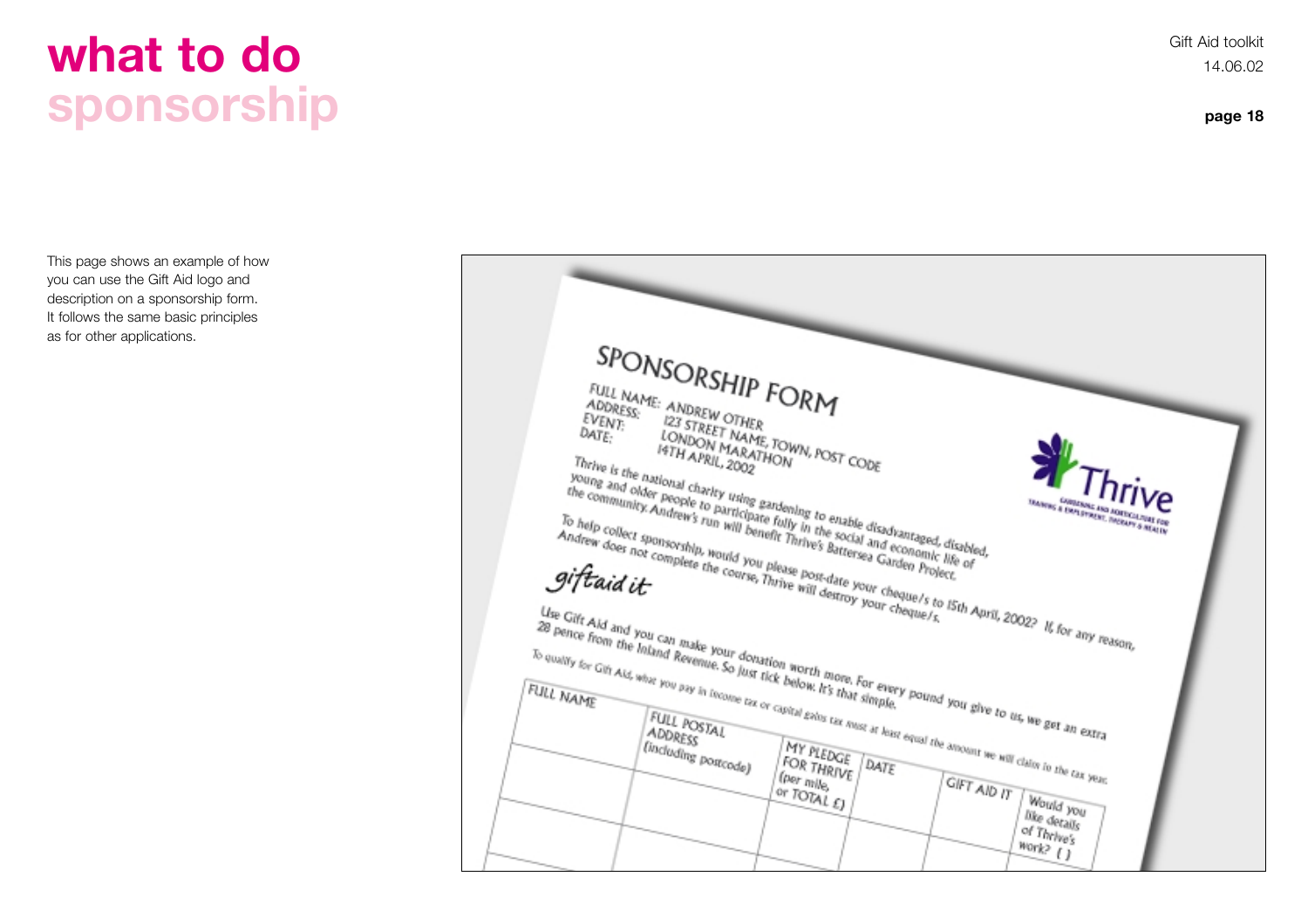# **what to do tone of voice**

The image on this page shows how the Gift Aid logo can be incorporated into the text of your communication where appropriate.

Because of the way it is written, the Gift Aid logo can be used very effectively as an answer to a question, as shown.

The following page shows some more examples of how you could do this.

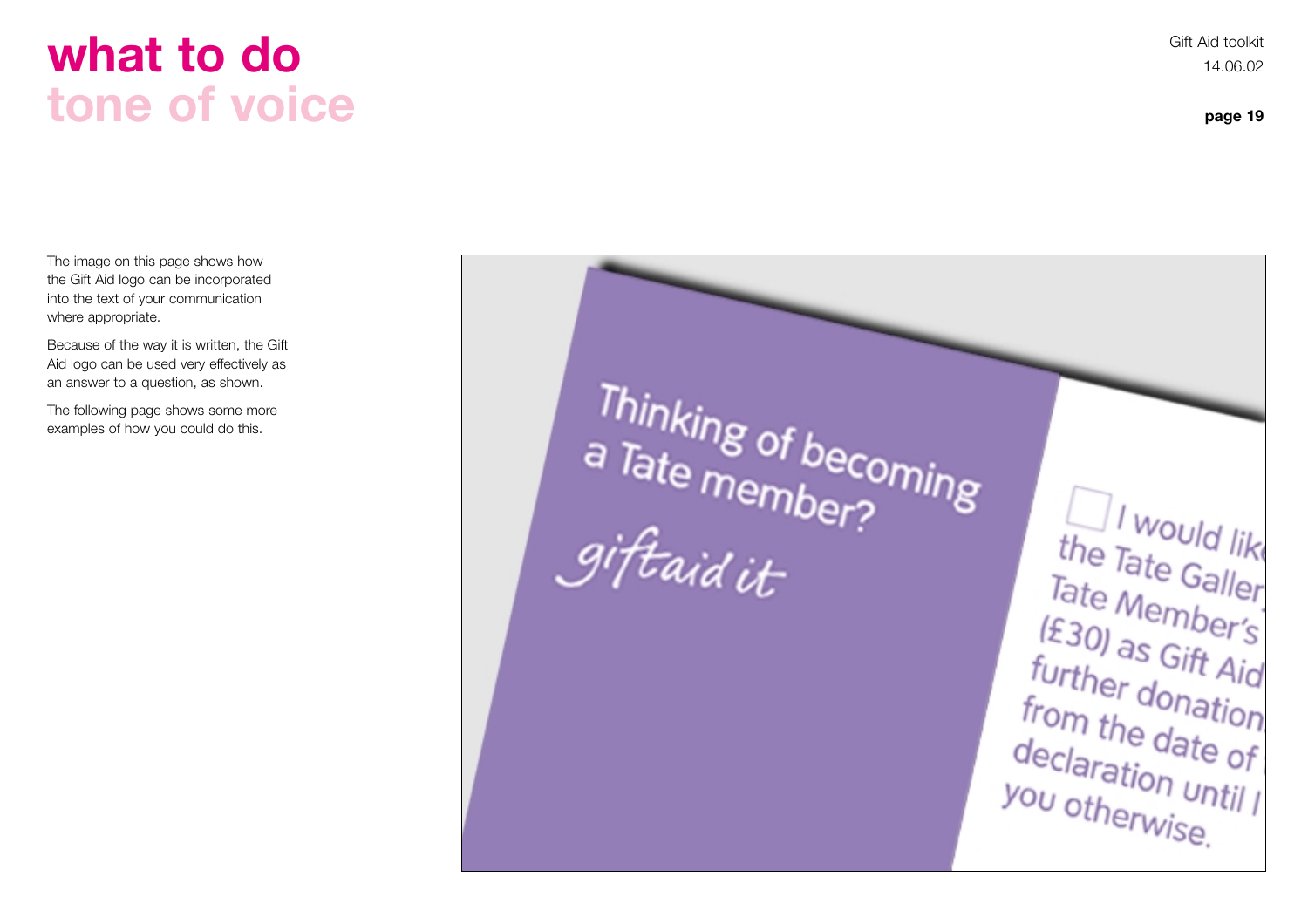# **what to do tone of voice**

**page 20**

This page shows how you can reinforce the Gift Aid message by incorporating the logo into your communication. The examples shown are notional – please feel free to create your own.

**thinking of supporting our work?**

giftaidit

**time to renew your subscription?**



**interested in sponsorship?**

giftaid it

**would you like to make a donation?**

giftaidit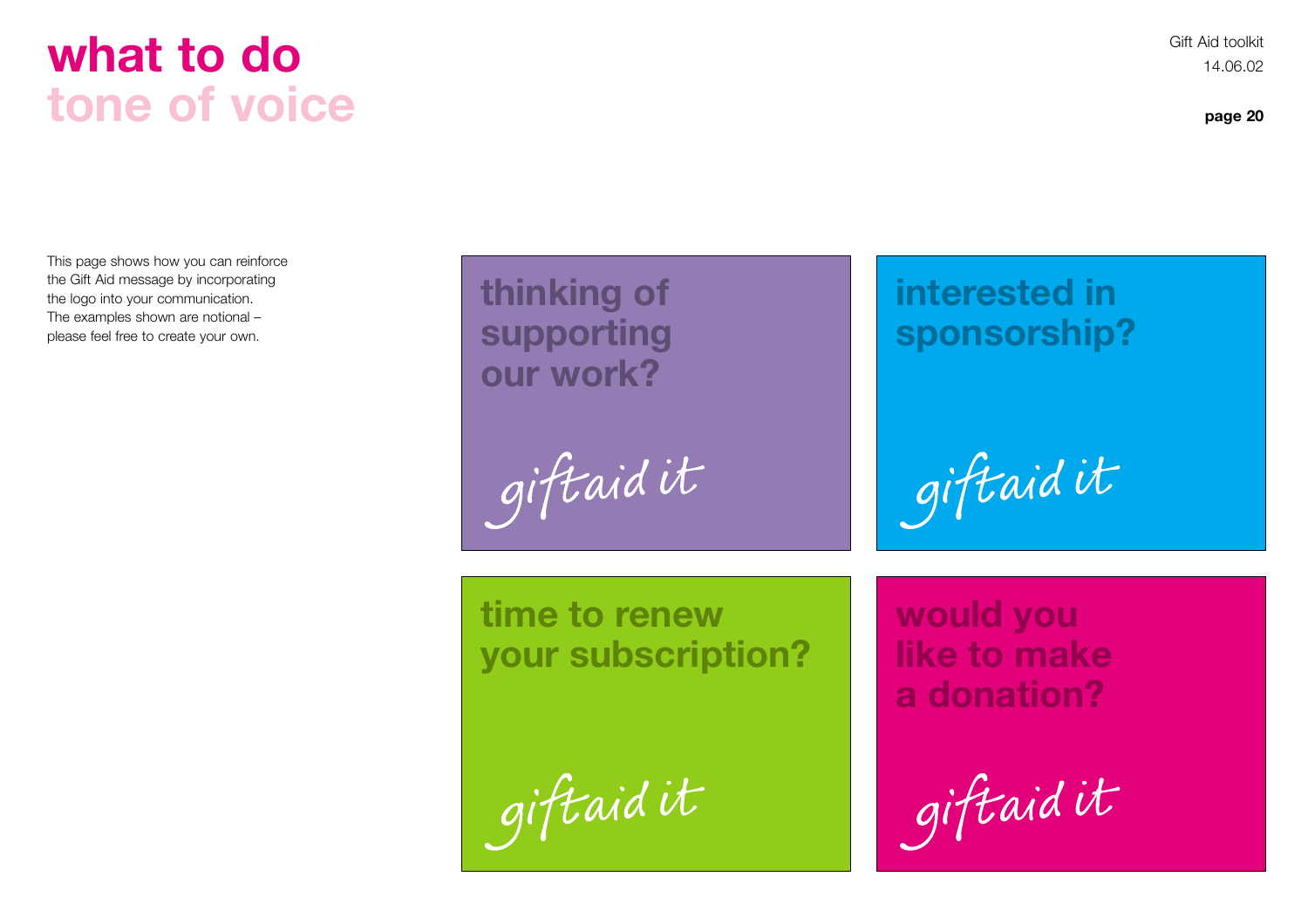# **things to avoid**

To ensure the Gift Aid brand always has maximum impact and consistency, please avoid the following:

### **1**

Never remove the 'it' from the logo.

### **2**

The logo is deliberately positioned at an angle. Please do not rotate it in order to make it appear horizontal.

### **3 & 4**

Do not re-write the logo (either in a script or non-script typeface).

### **5**

Do not place the logo in a shape.

### **6**

Do not crowd the logo with text or other graphics – this will reduce its impact. Please observe the clear area described on page 8.



**1**









**4**

**6**

Use Gift Aid and you can make your donat worth more. For every pound you give to us we get an extra 28 pence from the Inland

giftaid it **Revenue** So, if you

a UK taxp just tick he

It's that simple. To qualify for Gift Aid, what pay in income tax or capital gains tax must equal the amount we will claim in the tax ye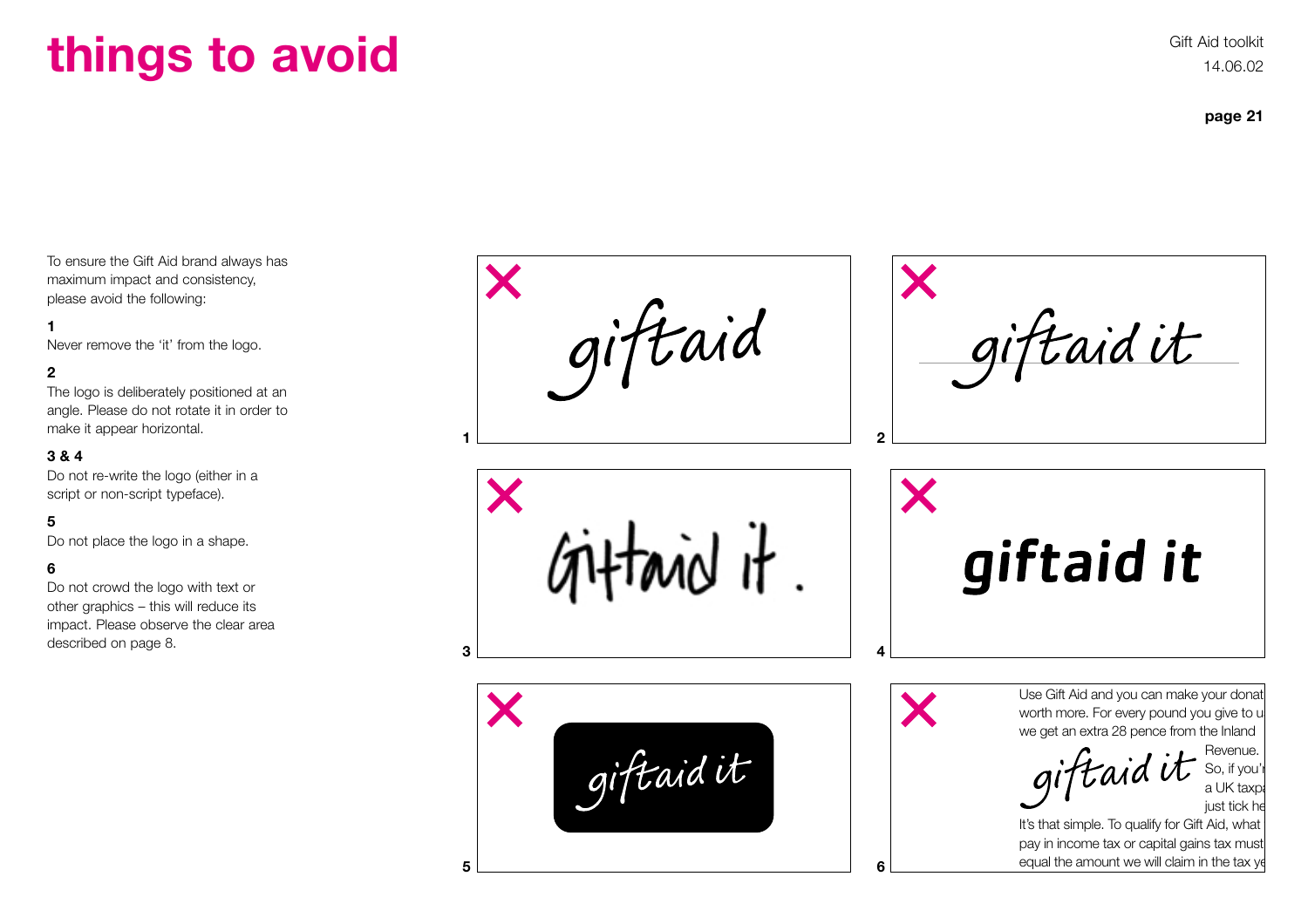# **questions and answers**

### **Can Gift Aid apply to amounts raised from sponsored events such as sponsored walks or marathon running?**

Yes – the amount raised from each sponsor can count as a Gift Aid donation as long as the sponsor has been asked to make a declaration. You can modify the sponsorship form to include the information necessary for a declaration – see the example on page 18.

### **Can we thank donors by giving them some sort of gift or benefit and still have the donation fall within Gift Aid?**

Yes – within reason. There are limits to the level of benefit or value of gift to the donor.

### **Can Gift Aid apply to membership fees?**

Yes – provided again that the value of the benefit to the donor is within the limits allowed.

### **Can Gift Aid apply to the amount paid for an item in a charity auction?**

In many cases it can, depending on the nature of the item sold and whether a market value can be established.

### **What if a husband and wife make a joint declaration?**

If you have a declaration from each person and the donors tell you how the donation is to be split, you can treat the donation as two separate Gift Aid donations in the normal way. Otherwise, if you receive a donation drawn on a joint bank account, you can assume the donation is from the account holder who signed the cheque or mandate and you need to have a Gift Aid declaration from that person.

### **How can the charity reclaim 28% when the basic rate of tax is currently 22%?**

This is because the basic rate of tax is calculated on the gross amount of the donation. A net donation of £100 when grossed at 22% gives the sum of £128.21. The tax repayment is therefore £128.21 less £100, which is £28.21. To work out the exact tax, multiply the amount of the donation by 22/78.

### **What about higher rate taxpayers?**

As they pay tax at 40%, they can claim tax relief for themselves at 18% (40% less 22%) of the gross donation by including the donation in their annual tax return.

### **What records will I need to keep?**

You must be able to show an audit trail linking each donation to a donor who has given you a Gift Aid declaration. Your records can be held in paper form or on computer.

**There is more information on all these matters in the Inland Revenue guidance to charities – see page 23.**